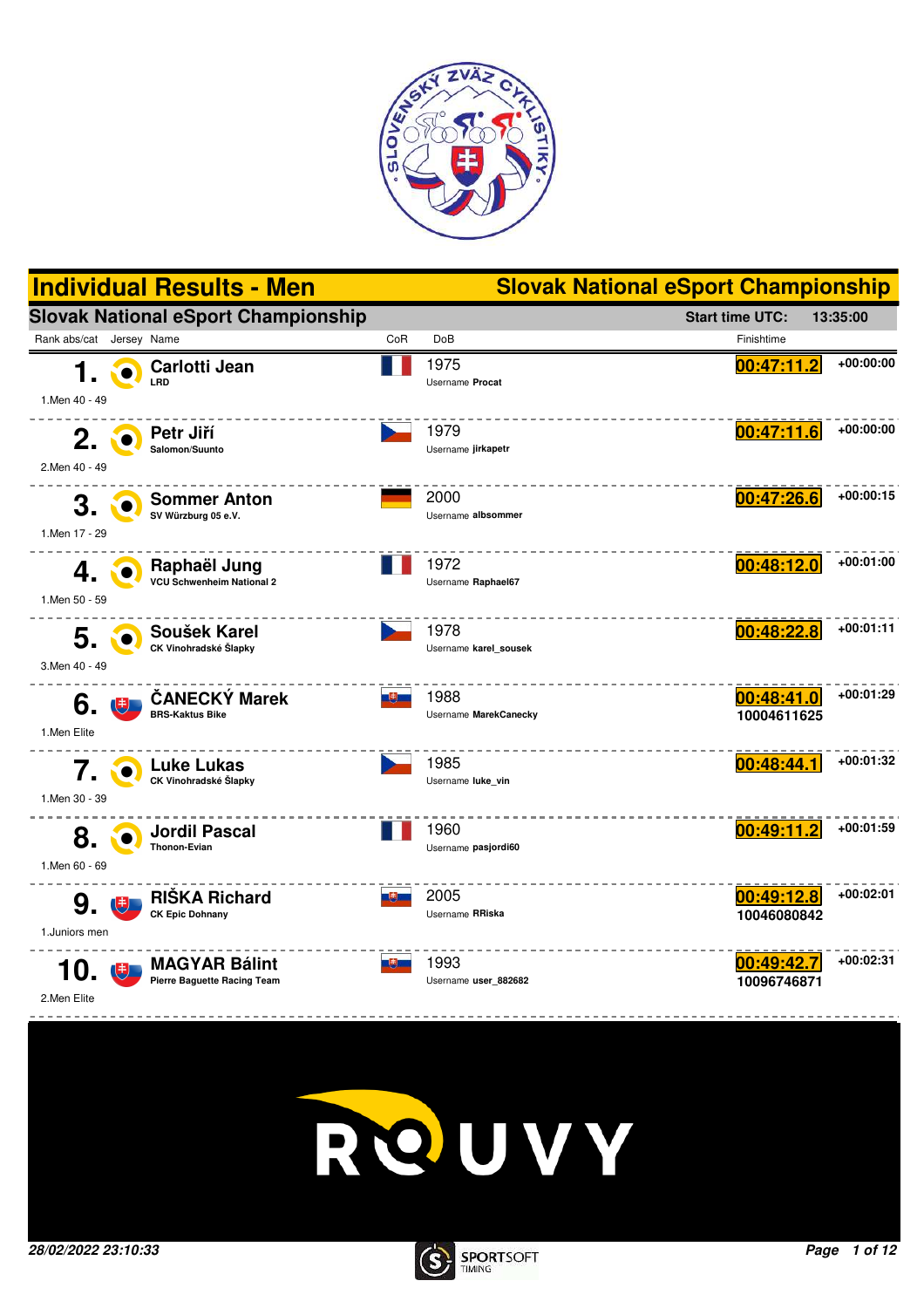



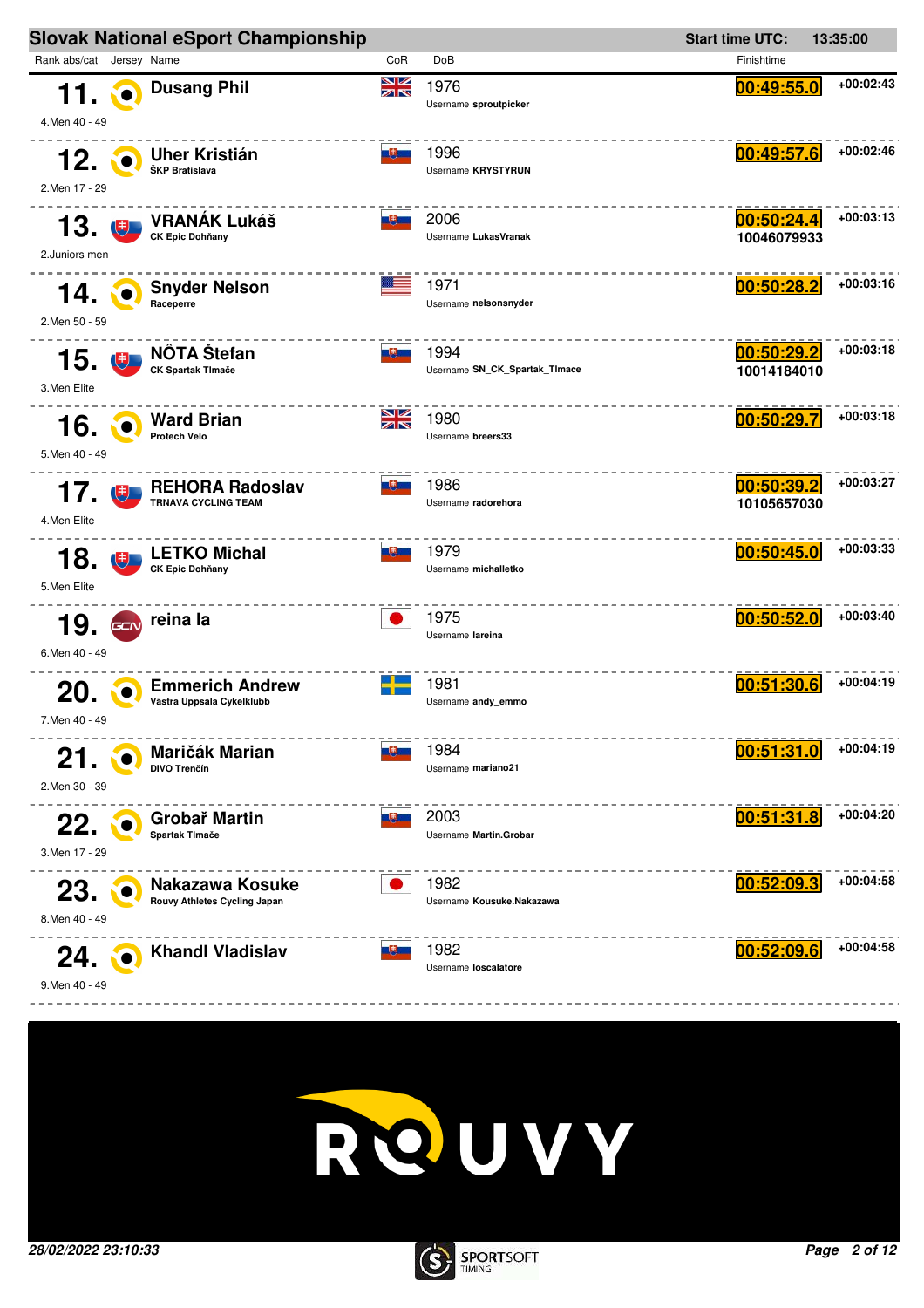



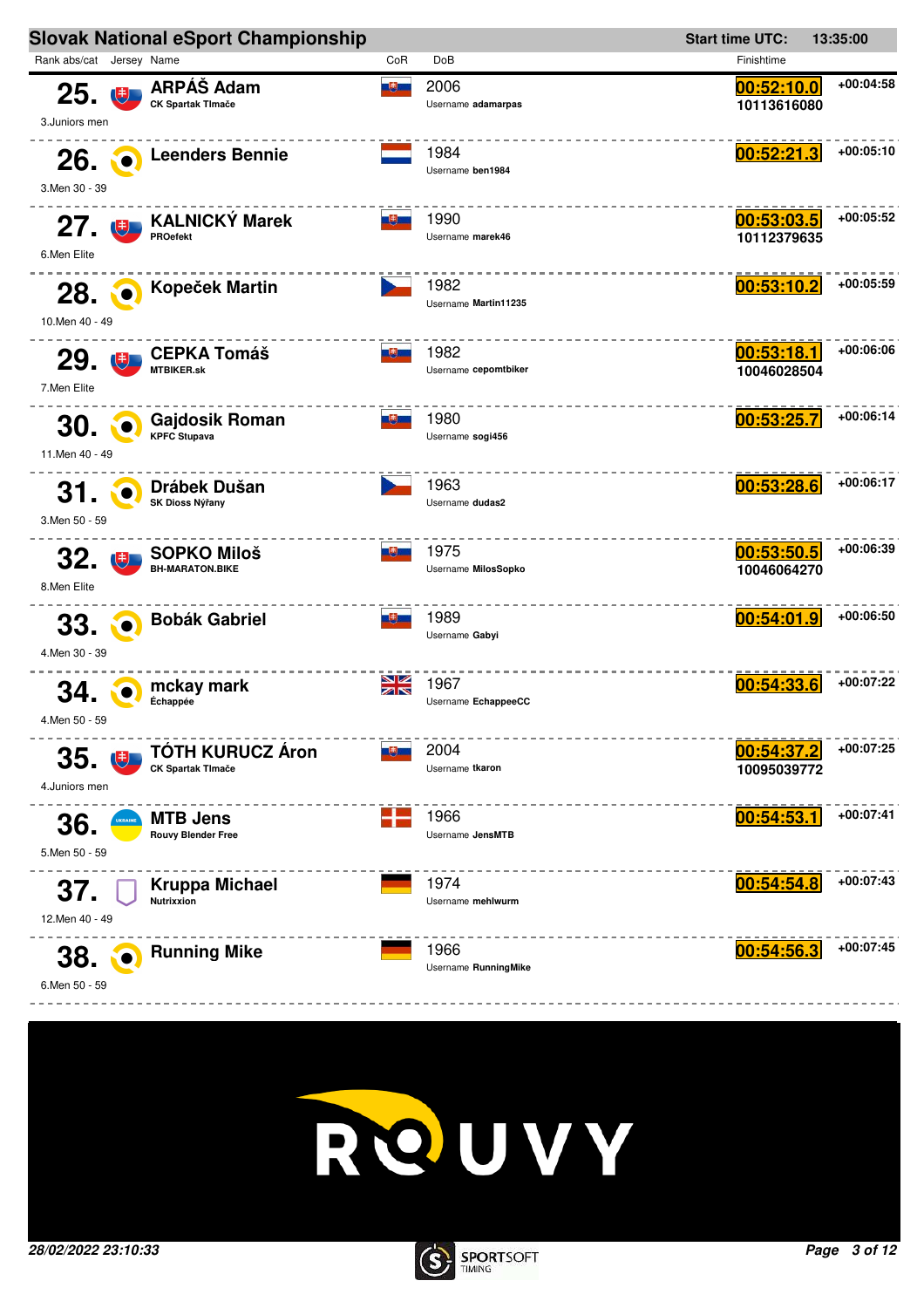



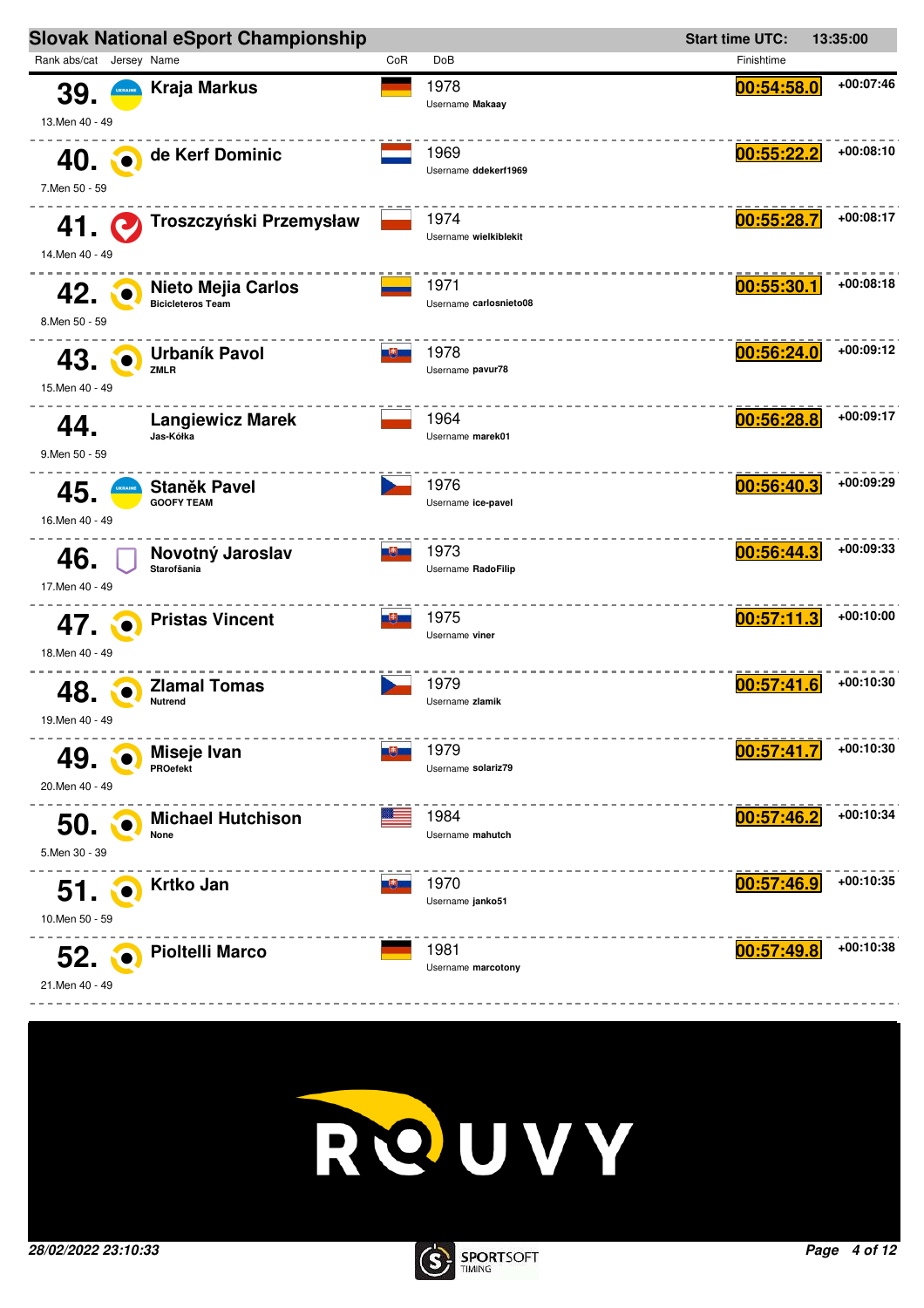|                                 | <b>Slovak National eSport Championship</b>                    |               |                                  | <b>Start time UTC:</b>    | 13:35:00    |
|---------------------------------|---------------------------------------------------------------|---------------|----------------------------------|---------------------------|-------------|
| Rank abs/cat Jersey Name        |                                                               | CoR           | DoB                              | Finishtime                |             |
| 53.<br>电<br>9.Men Elite         | <b>PAULECH Marek</b><br><b>CK SLAVKO BRATISLAVA</b>           | <u>ue – </u>  | 1984<br>Username cripo           | 00:57:53.1<br>10106725747 | +00:10:41   |
| 54.<br>11.Men 50 - 59           | Dolan Dan<br><b>MisfitVelo</b>                                | ▮◆            | 1967<br>Username Dolanator       | 00:58:25.6                | $+00:11:14$ |
| 55.<br>2.Men 60 - 69            | <b>Lees Cameron</b>                                           | NZ<br>ZN      | 1962<br>Username CameronLees     | 00:58:39.9                | +00:11:28   |
| 56.<br>3.Men 60 - 69            | <b>Young Steve</b>                                            |               | 1962<br>Username sceva           | 00:58:56.4                | +00:11:45   |
| <b>57. O</b><br>22. Men 40 - 49 | Linne von Berg Kai                                            |               | 1981<br>Username bodomfall       | 00:59:09.6                | $+00:11:58$ |
| 58.<br>23.Men 40 - 49           | <b>Piscitelli Dino</b><br><b>CAM PRATO</b>                    |               | 1975<br>Username DINO_SP         | 00:59:22.8                | $+00:12:11$ |
| 59.<br>12.Men 50 - 59           | <b>Brown Steve</b>                                            |               | 1970<br>Username soitgoes2217    | 00:59:41.0                | +00:12:29   |
| 60.<br>24.Men 40 - 49           | <b>Montecinos Eugenio</b><br><b>Colorado Southland riders</b> |               | 1978<br>Username lordkeno        | 00:59:44.1                | +00:12:32   |
| 61.<br>25.Men 40 - 49           | <b>Kalincik Marek</b>                                         | <u> UU - </u> | 1975<br>Username marekkali       | 00:59:52.3                | +00:12:41   |
| 62.<br>6.Men 30 - 39            | Stavač Ľubomír<br>L.O.R.A.F.                                  | 그부드           | 1990<br>Username luboveli        | 00:59:59.1                | +00:12:47   |
| 63<br>4.Men 17 - 29             | <b>Veverica Marek</b><br>Cyklo Čajka Racing                   |               | 2002<br>Username MarekVeverica   | 01:00:10.4                | $+00:12:59$ |
| 64.<br>26.Men 40 - 49           | <b>Cihlář Filip</b><br><b>Bikesport</b>                       |               | 1976<br>Username philvet         | 01:00:15.4                | +00:13:04   |
| 65.<br>5.Men 17 - 29            | Gdovin Lukáš<br>Run For Fun                                   |               | 1995<br>Username diegodiego2     | 01:00:19.4                | $+00:13:08$ |
| 66.<br>27. Men 40 - 49          | DAngeli Marco<br>Ascoli Piceno                                |               | 1982<br>Username marco_dangeli82 | 01:00:27.1                | $+00:13:15$ |



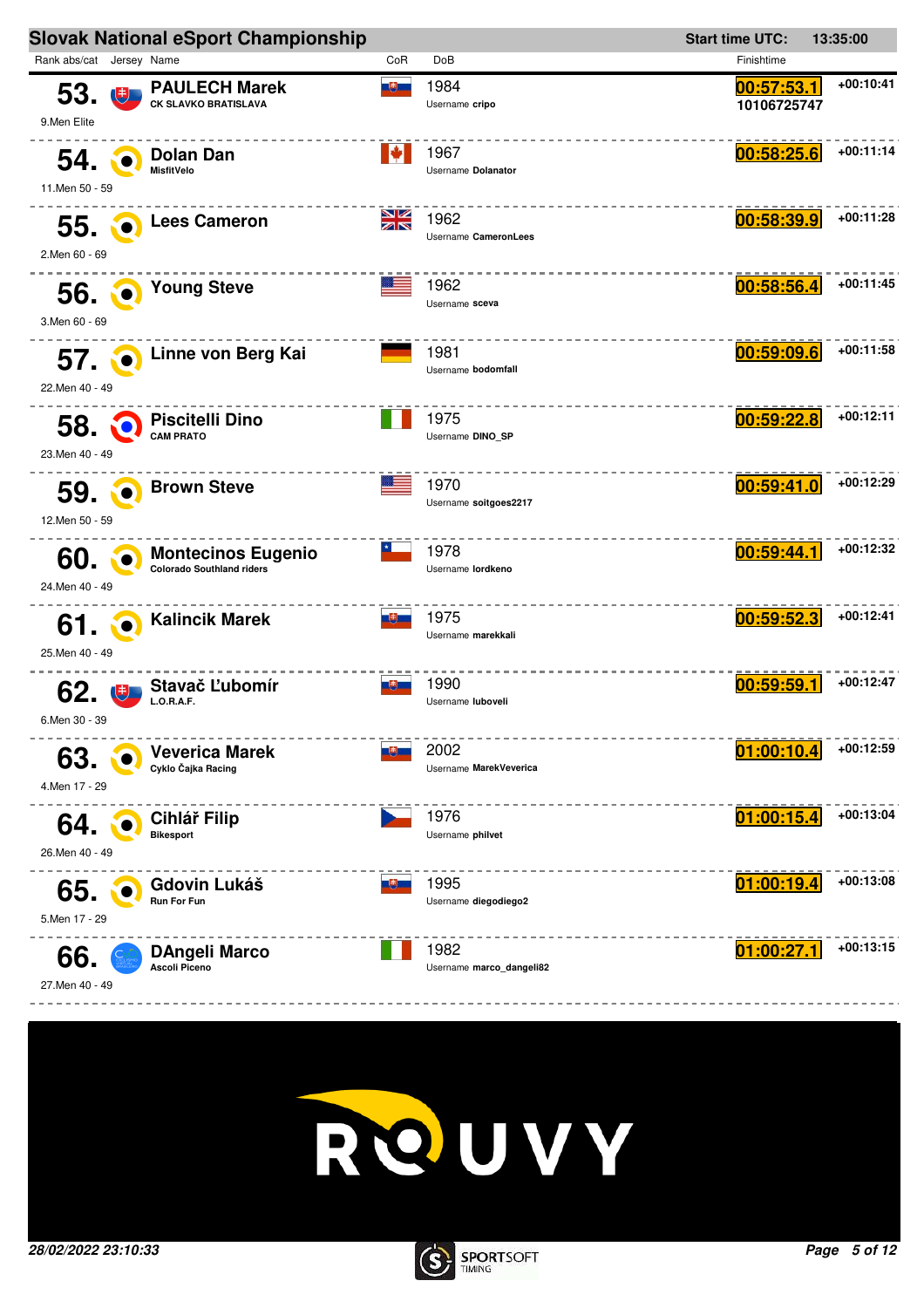



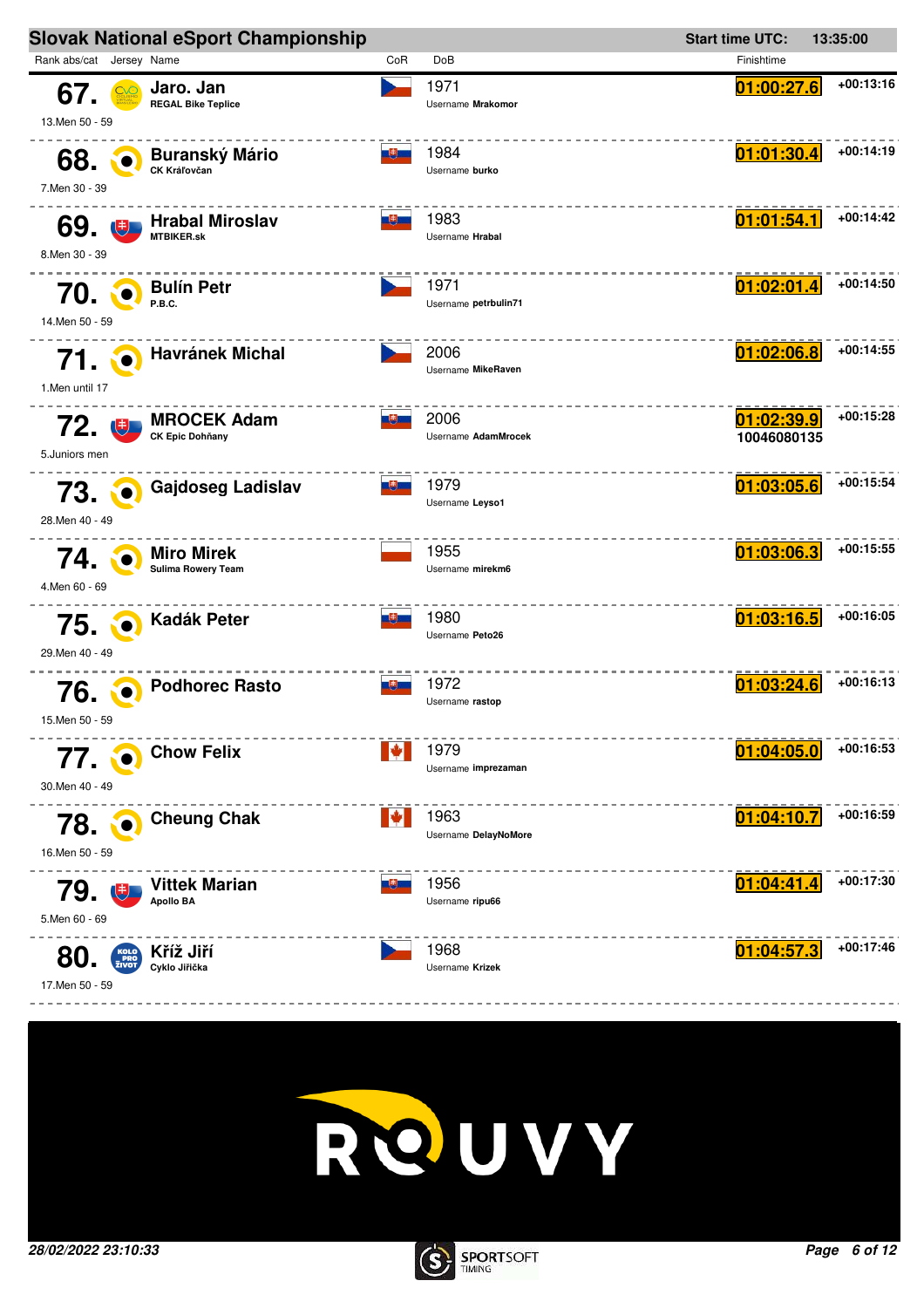



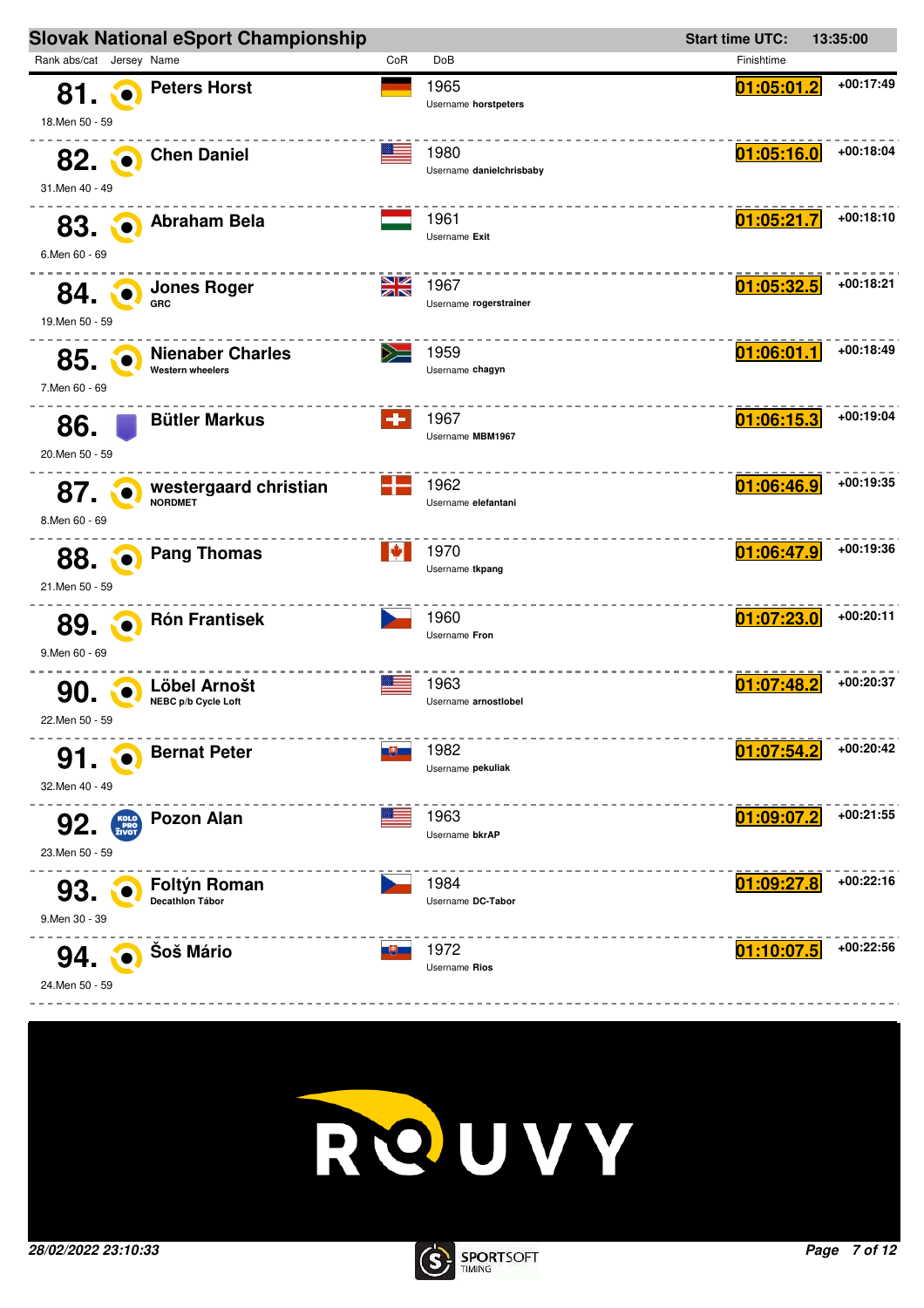



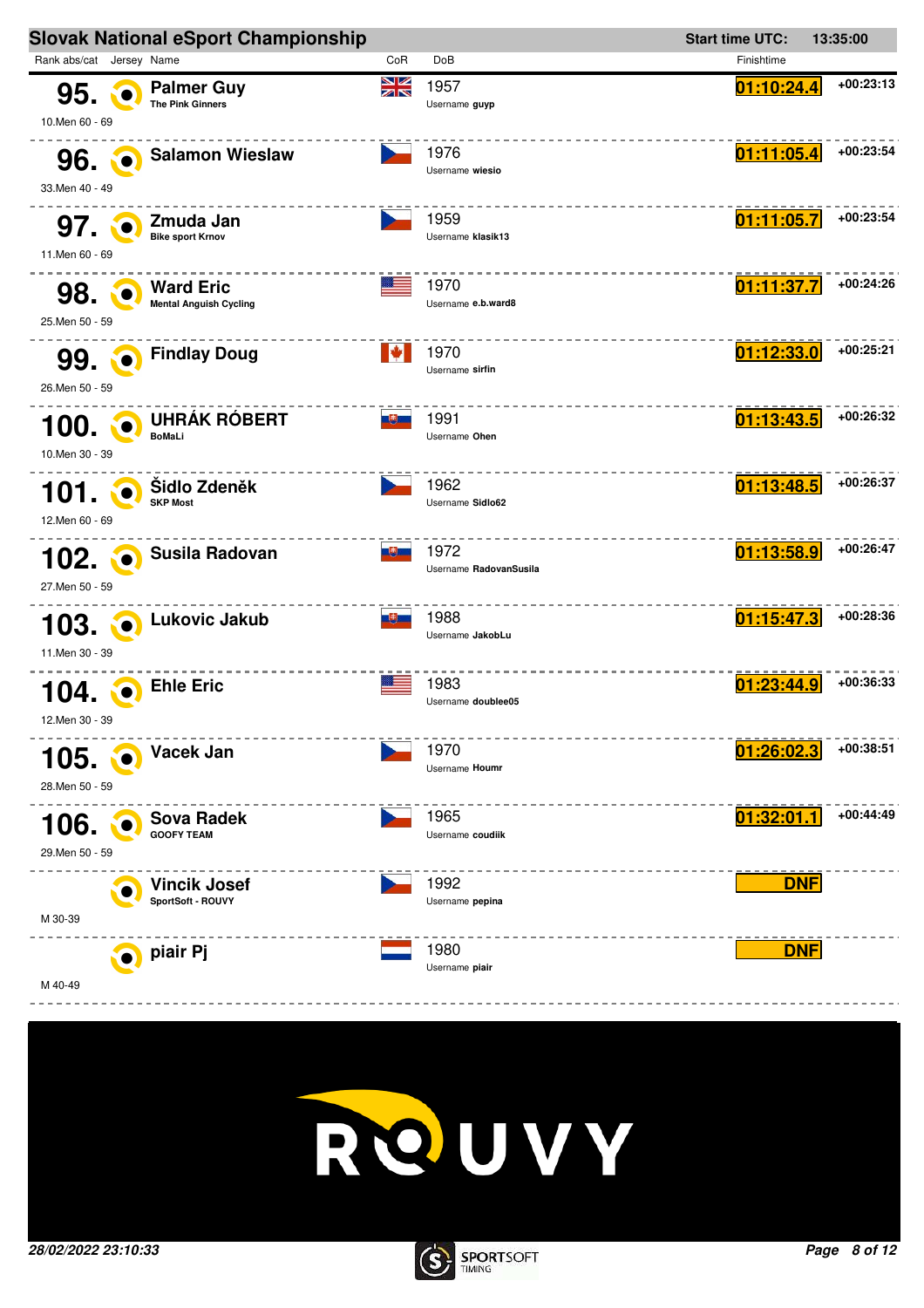



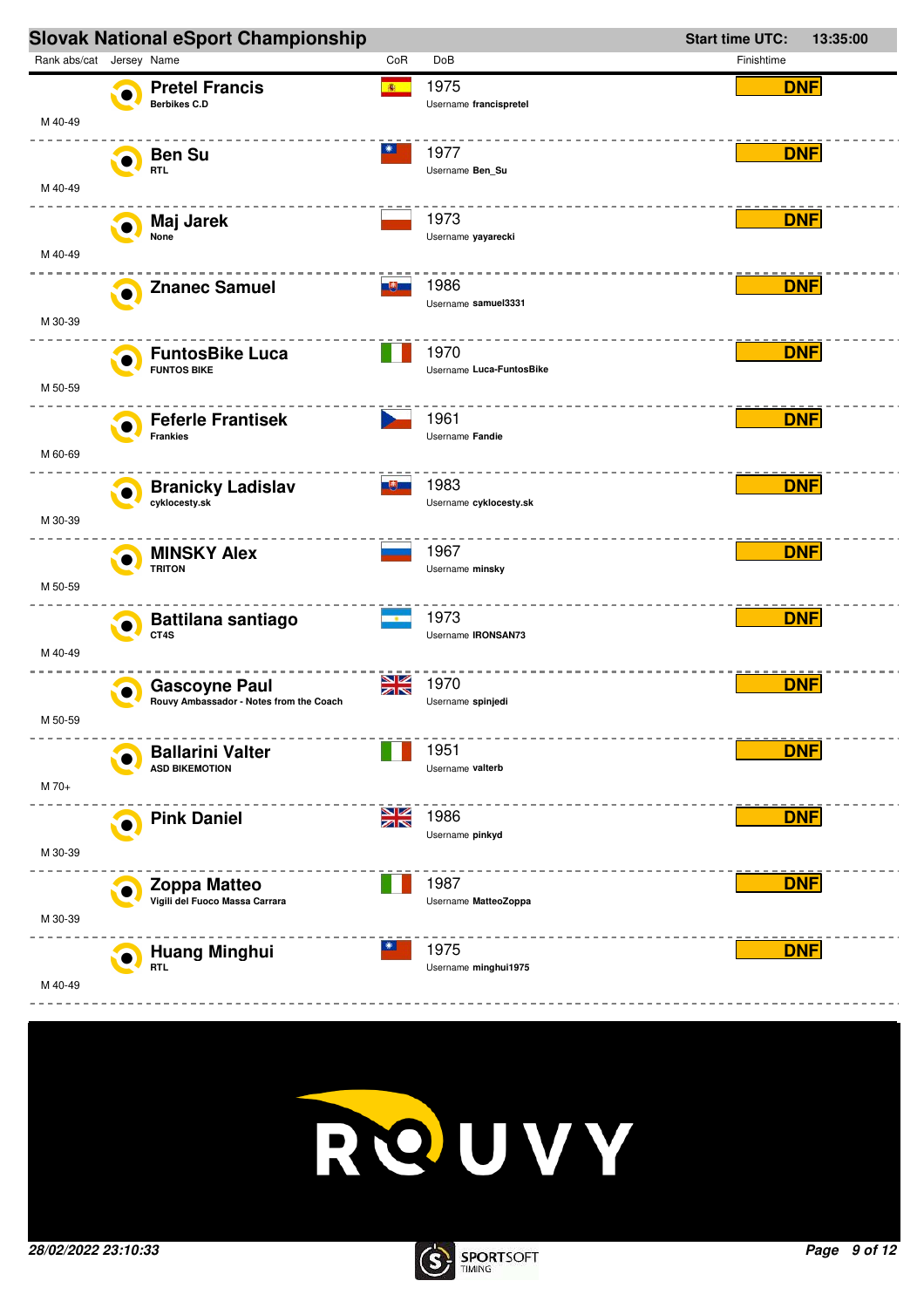



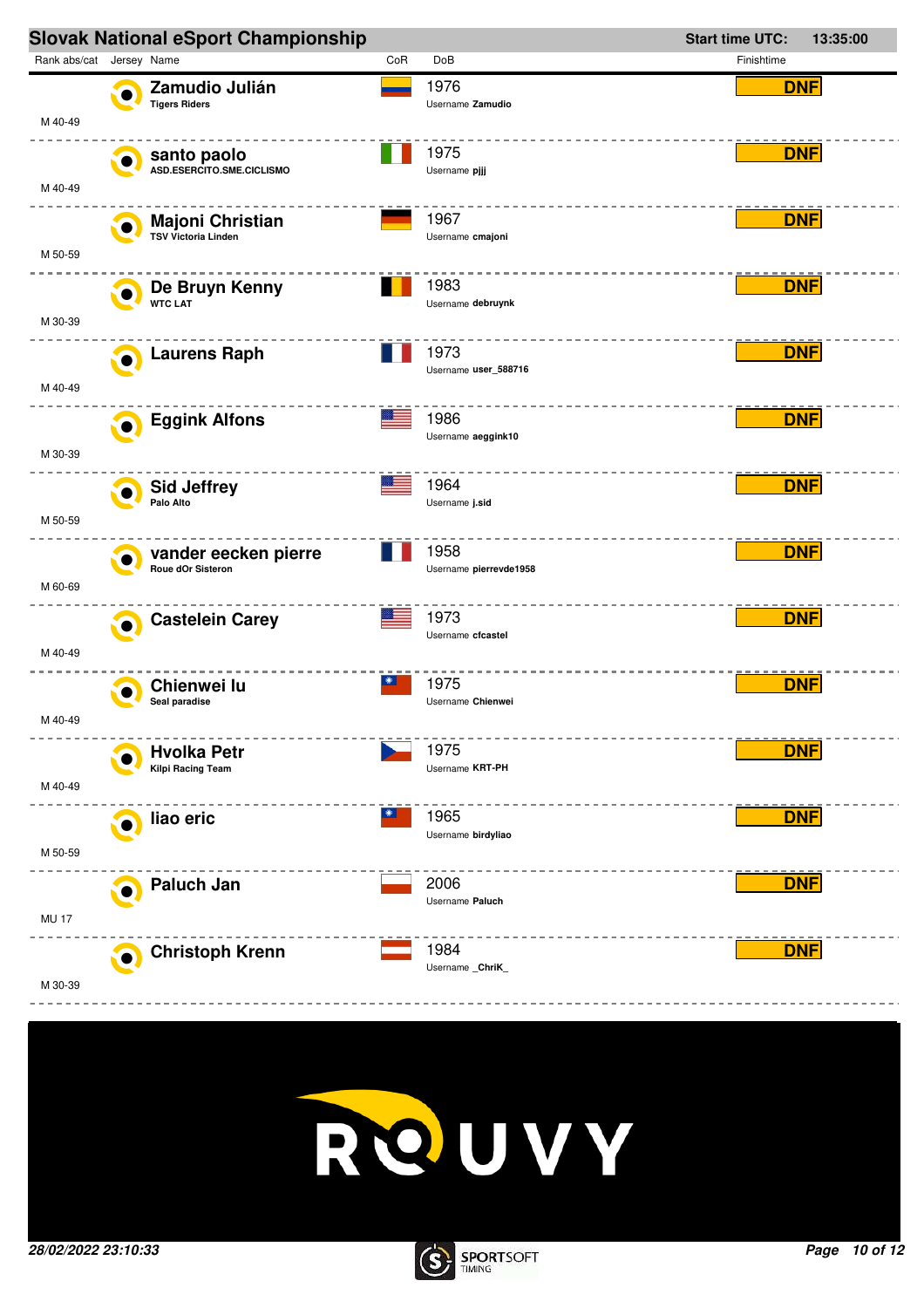